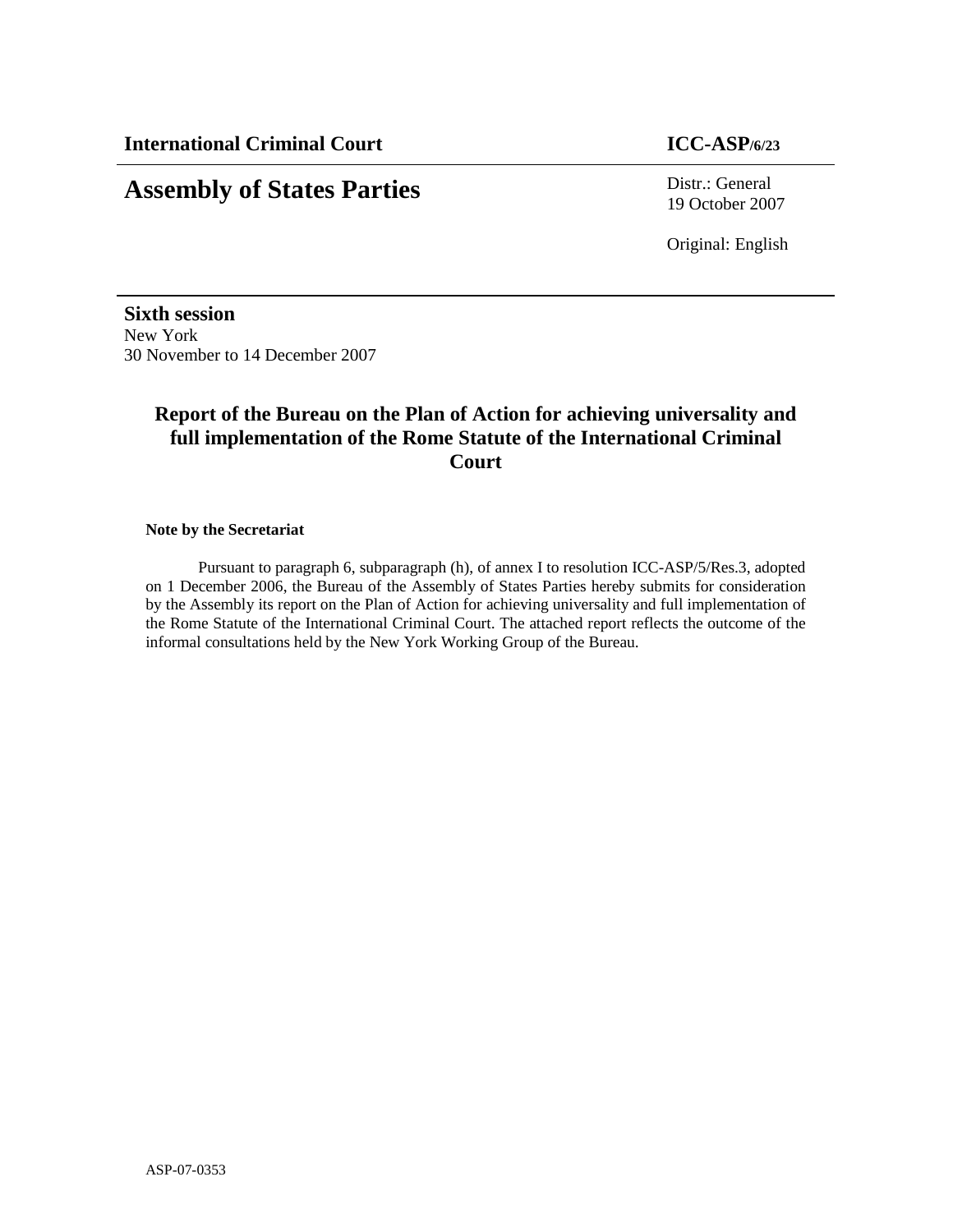# **Report of the Bureau on the Plan of Action for achieving universality and full implementation of the Rome Statute of the International Criminal Court**

## **Introduction**

1. Following the adoption of resolution ICC-ASP/5/Res.3 by the Assembly of States Parties at its fifth session, on 1 February 2007, the Bureau of the Assembly of States Parties approved the appointment of Mr. Alejandro Alday (Mexico) as the facilitator for the Plan of Action of the Assembly of States Parties for achieving universality and full implementation of the Rome Statute of the International Criminal Court.<sup>1</sup>

2. The main objective in the New York Working Group's consideration of this topic was to promote the implementation of the Plan of Action of the Assembly by its different actors, namely States Parties, the Bureau of the Assembly and the Secretariat of the Assembly.

3. It is important to keep in mind the dual dimension of the Plan, which includes a number of actions aimed at increasing the number of States Parties to the Rome Statute, and others, at the national level, oriented towards the full implementation of the Statute's provisions in domestic legislation.

4. Many States' actions for the implementation of the Rome Statute at the national level are of a legal nature. For that reason, some of the issues involved with those actions were addressed by The Hague Working Group in the context of its discussions on the issue of cooperation between States Parties and the Court, under the cluster of "General Legal Mechanisms".

## **Consultations**

-

5. Between March and July 2007, the facilitator held informal consultations with some of the States Parties actively involved in promoting ratification to discuss implementation of the Plan of Action. He also discussed with the Secretariat of the Assembly possible measures that could be implemented to strengthen the support that it provides to States Parties. Similarly, the facilitator met on different occasions with organizations that are members of the non-governmental organization Coalition for the International Criminal Court.

6. The meetings were held with interested States Parties and non-States Parties in the framework of the New York Working Group on 2 and 17 May and 3 July 2007. During the meetings in May, States considered concrete proposals and exchanged views about the best approaches for the promotion of some of the activities and commitments agreed to in the Plan of Action, based on a discussion paper submitted by the facilitator. On 3 July, some non-governmental organizations presented their views on the implementation of the Plan of Action, followed by a dialogue between States and the Coalition for the International Criminal Court. The non-governmental organizations also had the opportunity to submit some recommendations for consideration by the Working Group.

<sup>&</sup>lt;sup>1</sup> Official Records of the Assembly of States Parties to the Rome Statute of the International Criminal Court, Fifth *session, The Hague, 23 November - 1 December 2006* (International Criminal Court publication ICC-ASP/5/32), part III, resolution ICC-ASP/5/Res.3, annex I.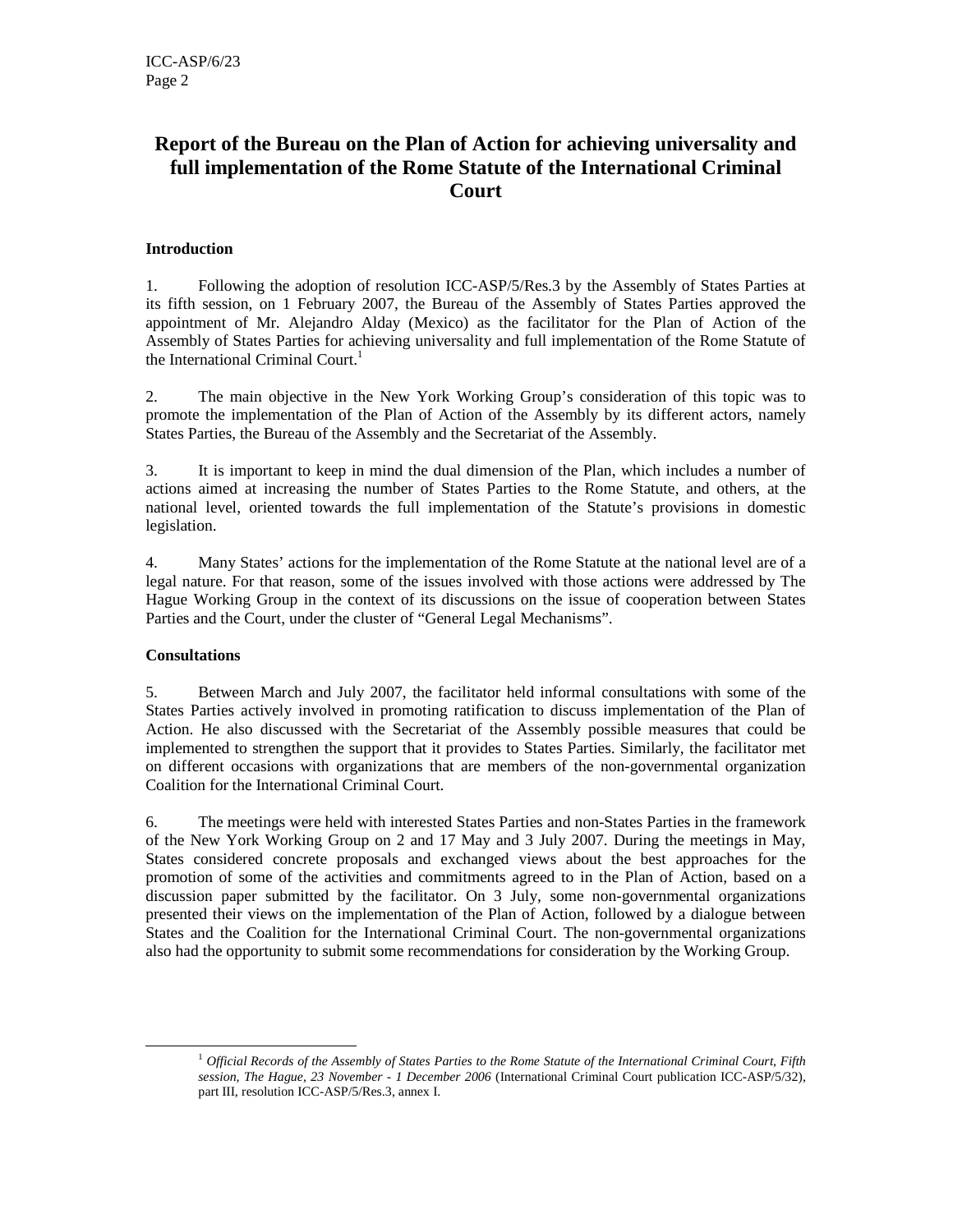### **Findings**

7. While it was recognized that the Plan of Action is broad and very ambitious and that it would take time for actions to be implemented and become fully operational, it provides a better basis and an organized framework for strengthening the efforts of States Parties and complementing those developed by other actors for achieving universality and full implementation of the Rome Statute.

8. The consolidation of the basic structure for the implementation of the Plan requires the engagement of and activity by States Parties, the support of the Secretariat of the Assembly on a permanent basis as well as the close review by the Assembly of its implementation in order to identify progress, needs and shortcomings and to provide recommendations accordingly.

9. Immediate action can be carried out by States Parties to promote ratification and full implementation of the Rome Statute, as well as by the Secretariat, to implement the functions assigned to it under the Plan of Action.

10. While some States Parties have already designated an office within their respective governments to deal with Court-related issues, every State Party could appoint a national contact point to coordinate and actively promote the Plan's activities at the national level, to establish the dialogue with non-governmental organizations, and to inform the Secretariat of the most important achievements.

11. States Parties could also provide the Secretariat with relevant information on their ratification and implementation processes, as appropriate. Decisions by national courts and constitutional tribunals, as well as legislation, are examples of documentation that might support the process in other countries.

12. States Parties should continue and increase their efforts to include an item on the International Criminal Court in the agendas of their respective regional and sub-regional organizations. There was general recognition of the importance of the role such organizations played in promoting the universality of the Statute. Specific examples, such as initiatives by the Organization of American States and the European Union, were mentioned.

13. The Secretariat of the Assembly should continue to collect, organize and disseminate all information originating from States Parties and other important sources using the most efficient means, such as electronic resources, available. In addition, posting the information on the web site of the Assembly would assist States Parties in implementing the Plan of Action.

14. Once the Secretariat has received considerable information to create a database of focal points, another task could be the establishment of a virtual network of focal points for the coordination of their work at the regional and sub-regional levels. To that end, some guidelines on the functions of national focal points could subsequently be developed.

15. The continuing exchange of information among States Parties and non-States Parties and the sharing of ratification experience, whether bilaterally, regionally or in the context of the Working Group, constitute useful tools for the identification of concrete needs at the national level as well as of resources available from a given State Party or the Assembly for the ratification of the Rome Statute.

16. The view was expressed that the issue of the definition of the crime of aggression may be preventing some countries from ratifying the Statute. The current practice of an open invitation to States to participate in some of the Assembly's activities and discussions, such as the open-ended working groups, is very important.